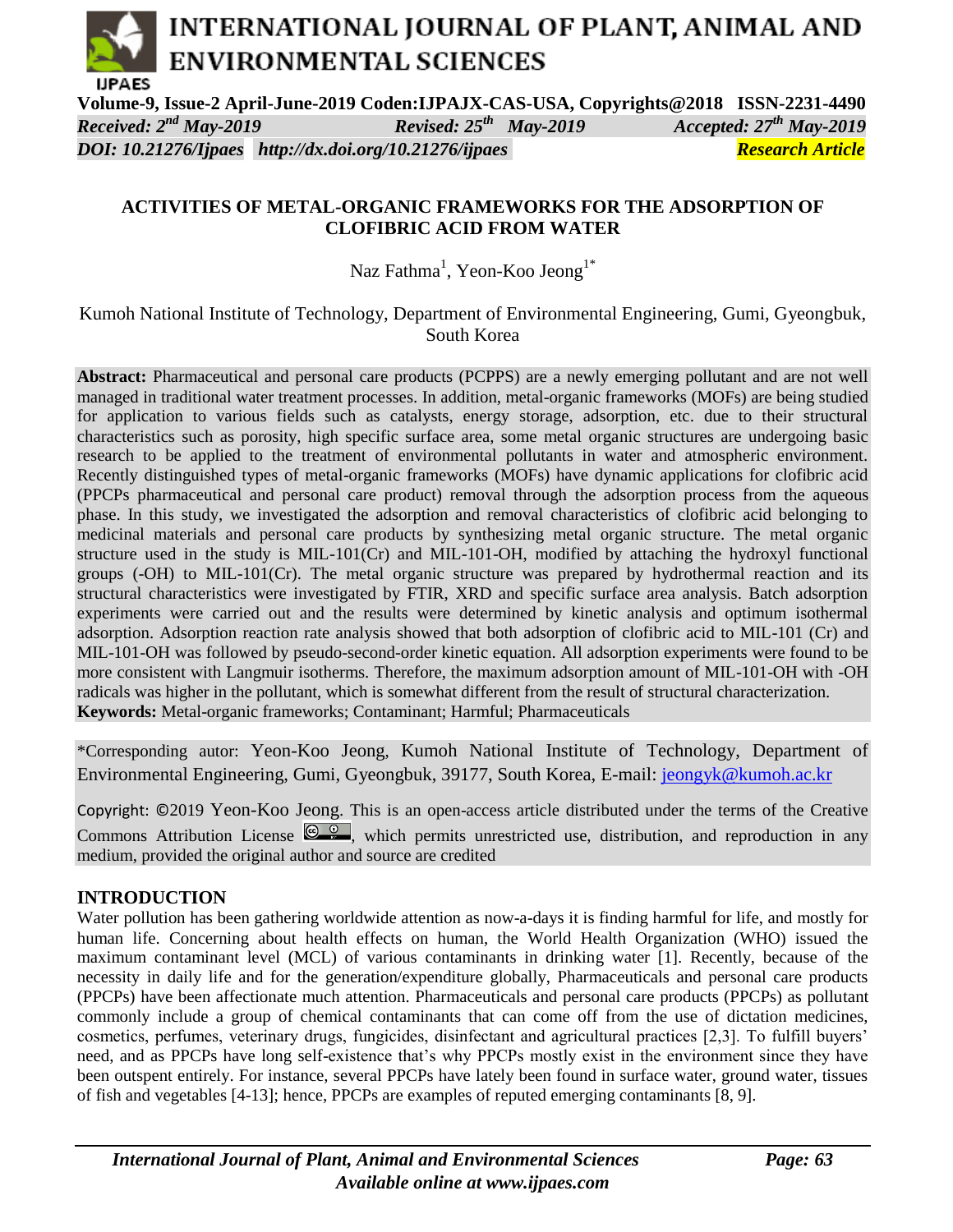Reports said that hormonal mode can be changed due to the endocrine disruptions which may able to cause by 'Pharmaceuticals and personal care products (PPCPs)' [4-13]; though the discrepant influence on the environment and on human body and health by PPCPs, is completely understand yet. Because of the unfavorable effects of unwavering PPCPs' and even their remaining metabolites in hygrophyte systems will be a subsequent environmental intimidation. Consequently, the dismissal of PPCPs from water (i.e. ground and surface water) has lately been tilling numerous considerations [4-15]. Chlorination, biodegradation, (AOPs) i.e. advanced oxidation processes or ozonation, were some small number of processes which have been practiced for the dismissal of PPCPs [4-17]; more elaboration need, as PPCPs dismissal from water not been proven very practically. For instance, remaining byproducts composition and exalted energy expenditure were some of the inconveniences of AOP and ozonation[16,17]. Whereas it's a facile procedure that can diverge PPCPs with expenditure of low energy and with the inferiority of byproducts, numerous attention being achieved by adsorption [18]. Up to expectation for the withdrawal of PPCPs mesoporous materials (transition metal-grafted) [14,15] and carbonaceous materials (together with activated carbon, carbon nanotubes, and bone char)[6,19], extensively been practiced as a potential adsorbents. For the adsorption of PPCPs activated carbons (ACs) are nowadays maximal extensively applied.Among research tremendous betterment been acquired in period of synthesis and applications, both during work with nanoporous materials, for example metal-organic frameworks (MOFs) [20-28] and mesoporous materials [29-31].

On account of high porosity among the portion of mesoporous and microporous; tremendous considerations being bearing through metal-organic frameworks (MOFs) because the metallic and organic groups formation in the structure of MOFs. Facile functionalization or modifications are able to do with MOFs physiochemical properties, conducting organic linkers or coordinatively unsaturated sites (CUSs)[32] that enhance consummately the use proficiency of MOFs in miscellaneous appeals, separation [33], catalysis [34], adsorption or storage[35-37] are some example of MOFs applications. In case the adsorptive removal of hazardous materials [23-25, 38-41] diverse functionalized and virgin MOFs been used which was based on numerous interaction mechanisms [38-41], for example acid-base interactions, electrostatic interactions, coordination etc.

Another significant area of MOFs application is water purification [42-43]. Generally, MOFs show hydrophilic and ineffective characteristics when it was being used for water purification besides special interactions and incorporating functionalities hence the functionalization of MOFs is anticipated to be necessary for water purification [44]. MOFs such as MIL-100 and MIL-101 for the adsorptive removal of PPCPs with and without functionalization with acidic a basic site being reported as an effective application in the present time [45, 46], were suggested that electrostatic and acid base interactions of MOFs structure capable for the adsorptive removal.

So after analyzing the previous research reports about MOFs, in this thesis we used MIL-101(Cr) (with and without functionalization) as delegate MOF and oxybenzone and clofibric acid as delegate PPCPs. MOFs which have the large pore size and extensive porosity i.e. MIL-101,  $CrO<sub>3</sub>(F/OH)(H<sub>2</sub>O)2[C<sub>6</sub>H<sub>4</sub>(CO<sub>2</sub>)<sub>2</sub>]$  consider as one of the extensively studied MOFs[47],being contained CUSs MIL-101(Cr) is compatible for modification[32] and after functionalization MIL-101(Cr) can be used for numerous applications such as adsorption[48] and catalysis[49]. Clofibric acid is bioactive metabolite of various lipids regulating pro-drugs and is a metabolite of the cholesterol lowering pharmaceutical drug known as clofibrate. PPCP has functional groups such as ketone, carboxylic acid and phenol groups that effectively can interlude with adsorbents (i.e. modified MOFs). The chemical structure of clofibric acid is given below in Figure 1 along with their functional groups.



**Figure 1:Chemical structure of Clofibric acid. 2–2-methylpropanoic acid [C10H11ClO3] (Wikipedia)**

*International Journal of Plant, Animal and Environmental Sciences Page: 64 Available online at [www.ijpaes.com](http://www.ijpaes.com/)*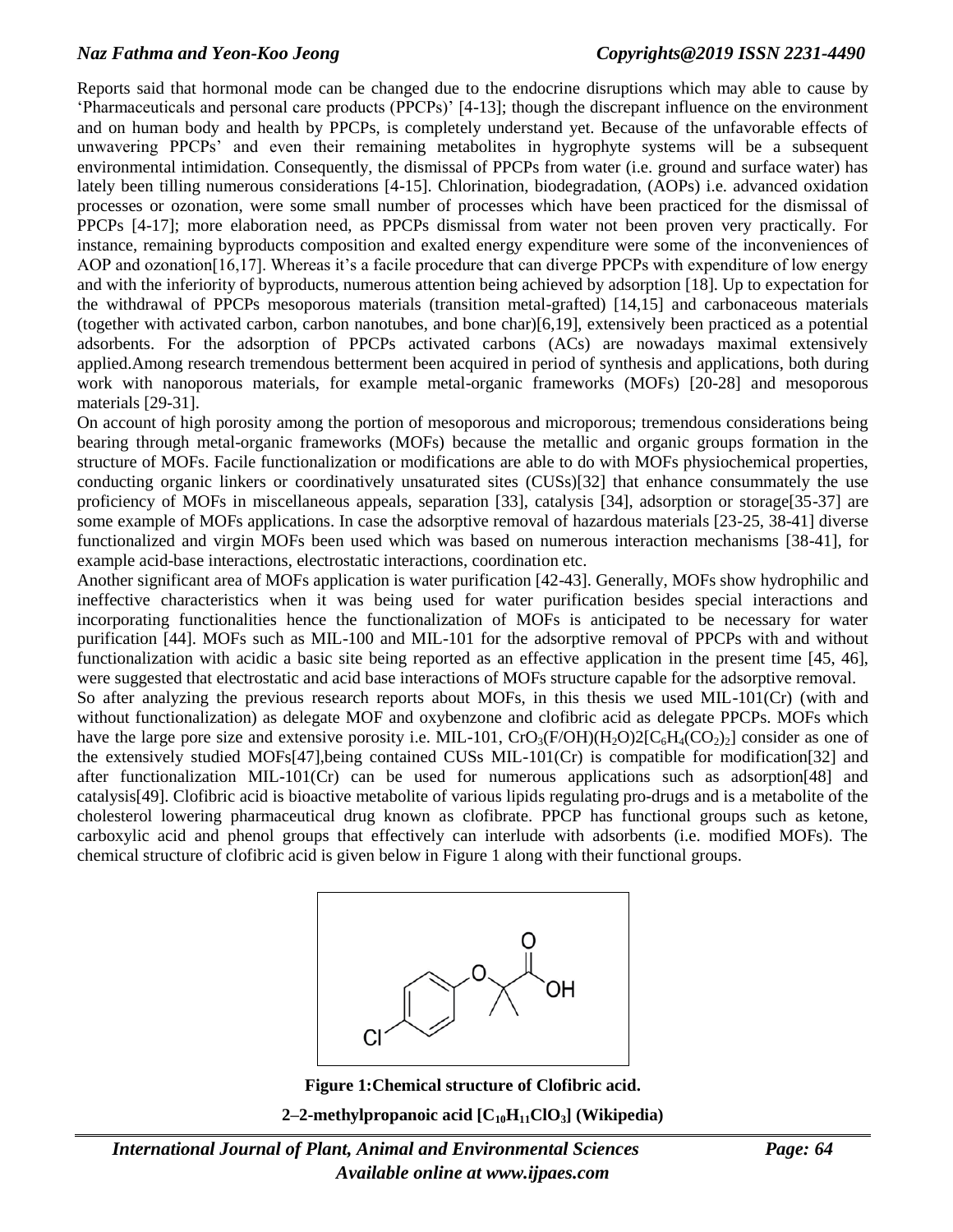### **MATERIALS AND METHODS**

All chemicals had been used without any kind of purification and all chemicals were obtained commercially from different chemical companies. Chromium (III) nitrate nonahydrate  $(98.0\%)$   $(Cr(NO_3)_3.9H_2O, N,N-1)$ Dimethylformamide HCON(CH<sub>3</sub>)<sub>2</sub> (DMF, above 99.8%), acetone C<sub>3</sub>H<sub>6</sub>O (99.5%), methanol CH3OH (99.5%), toluene  $C_6H_5CH_3$  (Above 99.7%) were purchased from DAEJUNG chemicals. On the other hand, terephthalic acid (TPA, 99.0%)  $C_6H_4(COOH)_2$  was purchased from JUNSEI chemicals and ethanolamine (ETA)  $C_2H_7NO$  (98+%) was obtained from Alfa Aesar. Other chemicals such as ethanol  $C_2H_6O$  (99.9%), Oxybenzone  $C_{14}H_{12}O_3$  (98+%) Clofibric acid  $C_{10}H_{11}ClO_3$  (99.0%) were purchased from J.T. Baker, Alfa Aesar, SIGMA-ALDRICH respectively. MIL-101(Cr) was synthesized by using chromium(III) nitrate nonahydrate Cr(NO<sub>3</sub>)<sub>3</sub>.9H<sub>2</sub>O, terephtalic acid (TPA) and deionized water following the previous works [50,51]. Teflon-lined autoclave bomb having working values of 250 ml was used in the synthesis of MIL-101(Cr). At the beginning of the synthesis method, 4.0 g or 10mmol chromium(III) nitrate nonahydrate  $[Cr(NO<sub>3</sub>)<sub>3</sub>$ .9H<sub>2</sub>O] and 1.66 g (10mmol) terephtalic acid (TPA) was compounded with 40 mL deionized water. Then the mixture was sonicated shortly where dark blue color suspension was its consequence. After that the suspension was poured into a Teflon-lined autoclave bomb. Then the autoclave bomb was placed in an electric oven at 220°C temperature for 17 hours. After cooling down to the room temperature green-color MOF solids were separated from water (15 minute, 3134xg). Then MOF solids were washed with water, methanol and by contribution acetone in serial. MOF suspension in acetone was separated by centrifugation. Then the solids were entrusted in 40 mL N, N-dimethylformamide to remove the unreacted terepthalic acid (TPA). Then the suspension was sonicated and then the mixture was kept at 100°C overnight [52, 53]. Then the resulting solids were separated and the separated solids were washed again with methanol and then with acetone. After that the solids were dried overnight at 100°C temperature. After being dried the obtained solids were called MIL-101(Cr).



**Figure 2: Graphical structure of MIL-101(Cr) (Wikipedia).**

By the functionalization method –OH group been added with MIL-101(Cr). MIL-101(Cr) which been functionalized with –OH group, was named MIL-101-OH. MIL-101-OH was synthesized following the grafting utilizing method which already been reported previously [32,46]. At first MIL-101(Cr) was dehydrated  $(-H<sub>2</sub>O)$  at 150°C temperature for 12 hour in a vacuum oven.



**Figure 3: Dehydration process for opening the metal sites from MIL-101(Cr) (Wikipedia).**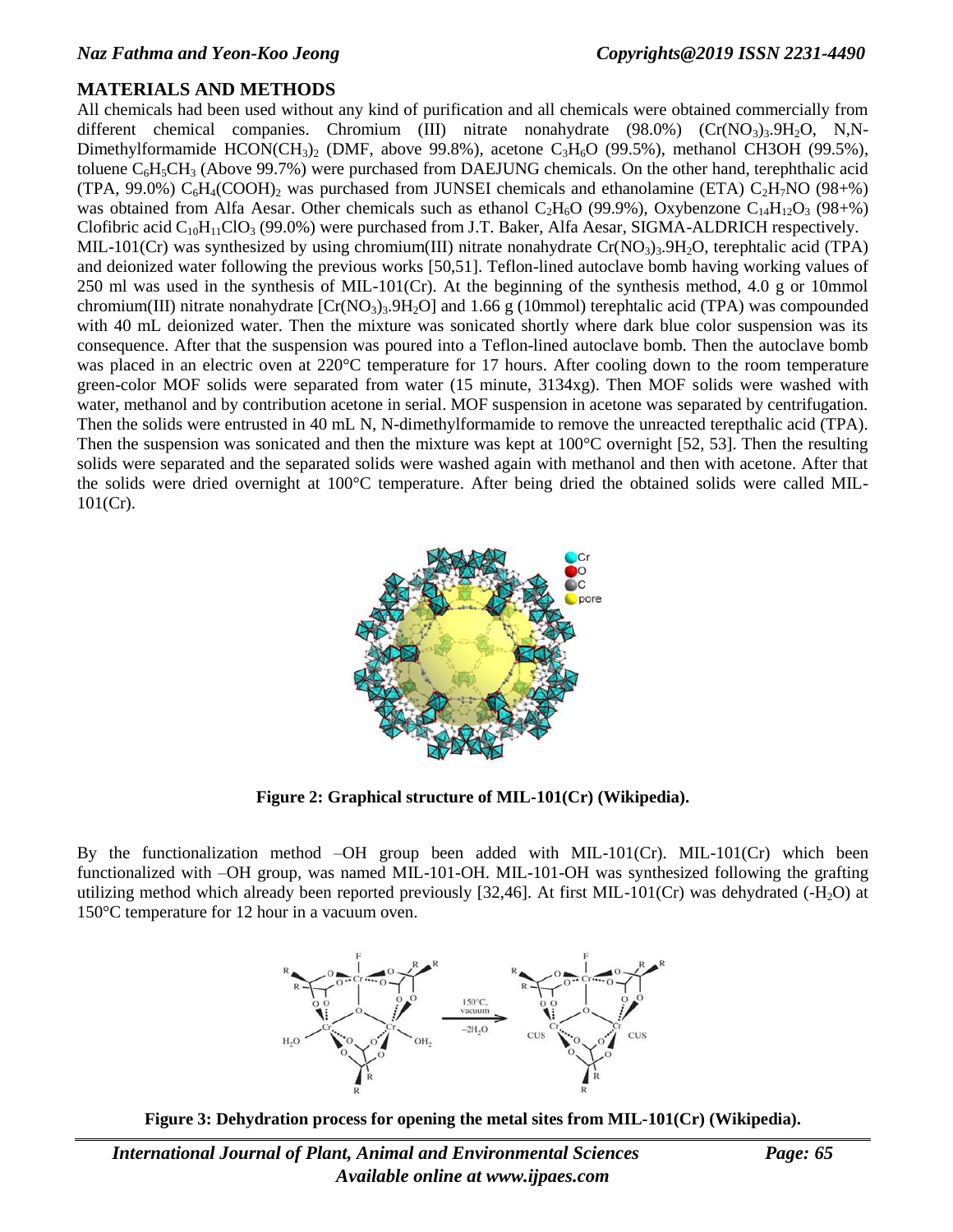### *Naz Fathma and Yeon-Koo Jeong [Copyrights@2019](mailto:Copyrights@2015) ISSN 2231-4490*

After the specific time 0.6 g of dehydrated MIL-101(Cr) was suspended in 60mL anhydrous toluene. Then the suspension was placed in a round-bottom flask which was embellished with a reflux condenser and a magnetic stirrer. Then 2mmol of ethanolamine (ETA) was put into the suspension. Then the mixture was incessantly stirred and refluence (reflux) for 12 hours. After that the acquired solids were cooled to room temperature. After being cold the solids were separated and washed either with deionized water or with ethanol. Then the solids were dried at room temperature. After being dried the obtained solids were called modified MIL-101(Cr) i.e. MIL-101-OH.

XRD or X-ray powder diffraction [SWXD (D-MAX/2500-PC), Cu-Kα radiation] has been used to determine X-ray powder diffraction pattern, nitrogen adsorption of synthesized MOFs had been done at 77 K (-196, 15°C) with surface area/porosity analyzer [BELSORP- max] after evacuation for 12 hours at 150°C and BET equation had been used to calculate the surface area and pore size distributionof MOFs. FTIR or Fourier-transform infrared spectroscopy analysis of synthesized MOFs had been done with FTIR spectroscopy [Vertex 80v, Hyperion 2000, ATR].The intended concentrations of clofibric acid solutions were prepared by dissolving clofibric acid in deionized water. Standard solutions of clofibric acid were made and the concentrations of clofibric acid's standard solutions were 10ppm-50ppm and calibration curve was made. The concentrations of clofibric acid's solutions were delimited at 227 nm wavelength using a spectrophotometer.

Due to the bluffy solubility of clofibric acid in water; so for adsorption experiment the initial concentrations of clofibric acid's solutions were 30ppm-150ppm and PH of each solution were between 4.7~4.9. At the starting of adsorption experiment, the specific adsorbents (i.e. MIL-101(Cr) and MIL-101-OH) which were selected for this research work were dried at 100°C in an oven overnight and then the adsorbents were stored in a desiccator for further using. For adsorption experiment 5.0 mg of adsorbents (MIL-101(Cr)) were put in an exact concentration of 50mL clofibric acid solution. After that the clofibric acid solution bearing MIL-101(Cr) (adsorbent) was mixed together with a magnetic stirring for a stable time, i.e. 30min-12hours at the temperature (20-25°C). The solution of clofibric acid was separated with a syringe filter with 0.45µ, pore size (PTFE, hydrophobic); after the adsorption experiment for a pre- defined time (fixed time). After the filtration of the clofibric acid solution from MIL-101(Cr) (during adsorption experiment) with syringe filter, clofibric acid concentration was measured with the UV spectrophotometer. For the confirmation of the initial concentration of clofibric acid before adsorption experiment, UV assessment was wielded after the dilution of the clofibric acid solution.To calculate the amount of clofibric acid adsorbed over MIL-101(Cr), on the duration of times the equation (1) been used for each adsorption experiments.

Where, C0 was the initial concentration of pollutant solution, C t was concentration of pollutant in liquid-phase at different time or when time is t, v volume of the solution which has been used in adsorption experiment,  $w(g)$  was weight of the MOF or adsorbents, qt was the amount of adsorbed (mg/g).

### **RESULTS AND DISCUSSION**

### **Characterization**

The XRD or powder diffractometer patterns show that MIL-101(Cr) and MIL-101-OH were successfully prepared [47, 54]. Again, as MIL-101-OH has been synthesized by the funtionalization of MIL-101(Cr) but XRD patterns also showed that the crystal structure of MIL-101(Cr) and MIL-101-OH also does not show variation. Figure 4 containing MIL-101s (i.e. MIL-101 and MIl-101-OH) XRD spectra results together. FTIR result in Figure 5, band at 1189 cm-1 and at 1115 cm-1 were obtained, which were corresponded with C-O bond stretching. Again from the FTIR result of MIL-101-OH band at 1165 cm-1 was obtained because of C-N bond stretching [75] which indicated that the synthesis of MIL-101s were successful. Nitrogen adsorption isotherms and BET surface area and pore size distribution of synthesized MOFs (MIL-10(Cr) and MIL-101-OH) was on the order of MIL-101(Cr) > MIL-101-OH. The averaged pore size of MIL-101(Cr) & MIL-101-OH were 2.0533 nm and 2.221 nm respectively. BET surface area of MIL-101(Cr) & MIL-101-OH were 2234.4 m2 g-1 and 1551.5 m2 g-1 respectively. The surface area, pore size distribution and porosity of MIL-101-OH have been decreasing because additional volumes of organic minutiae had been used for funtionalization.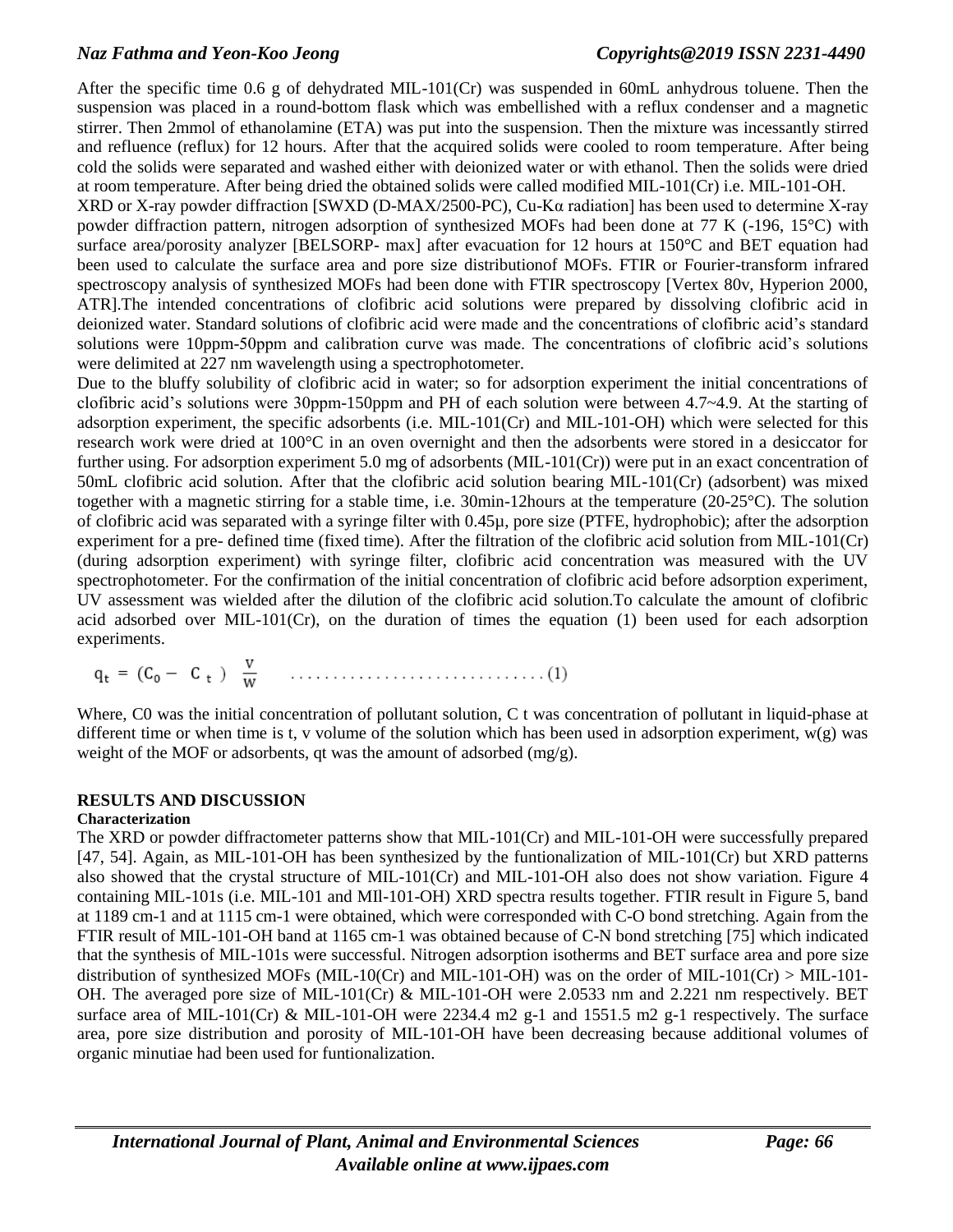

**Figure 4: XRD or X-ray powder diffraction of MIL-101s (MIL-101(Cr) & MIL-101-OH).**



**Figure 5: FTIR results of MIL-101s (MIL-101(Cr) [Blue line] & MIL-101-OH) [Red line].**

The adsorption of clofibric acid over MIL-101(Cr) and MIL-101-OH were obtained on the basis of time at a variable concentrations (30-150ppm) and for each points 2-3 experiment had been performed, during all the batch experiment the PH of clofibric acid was 4.7~4.9, and in Figure 6 (a, b) the average value of that adsorption results over MIL-101(Cr) and MIL-101-OH were delineated.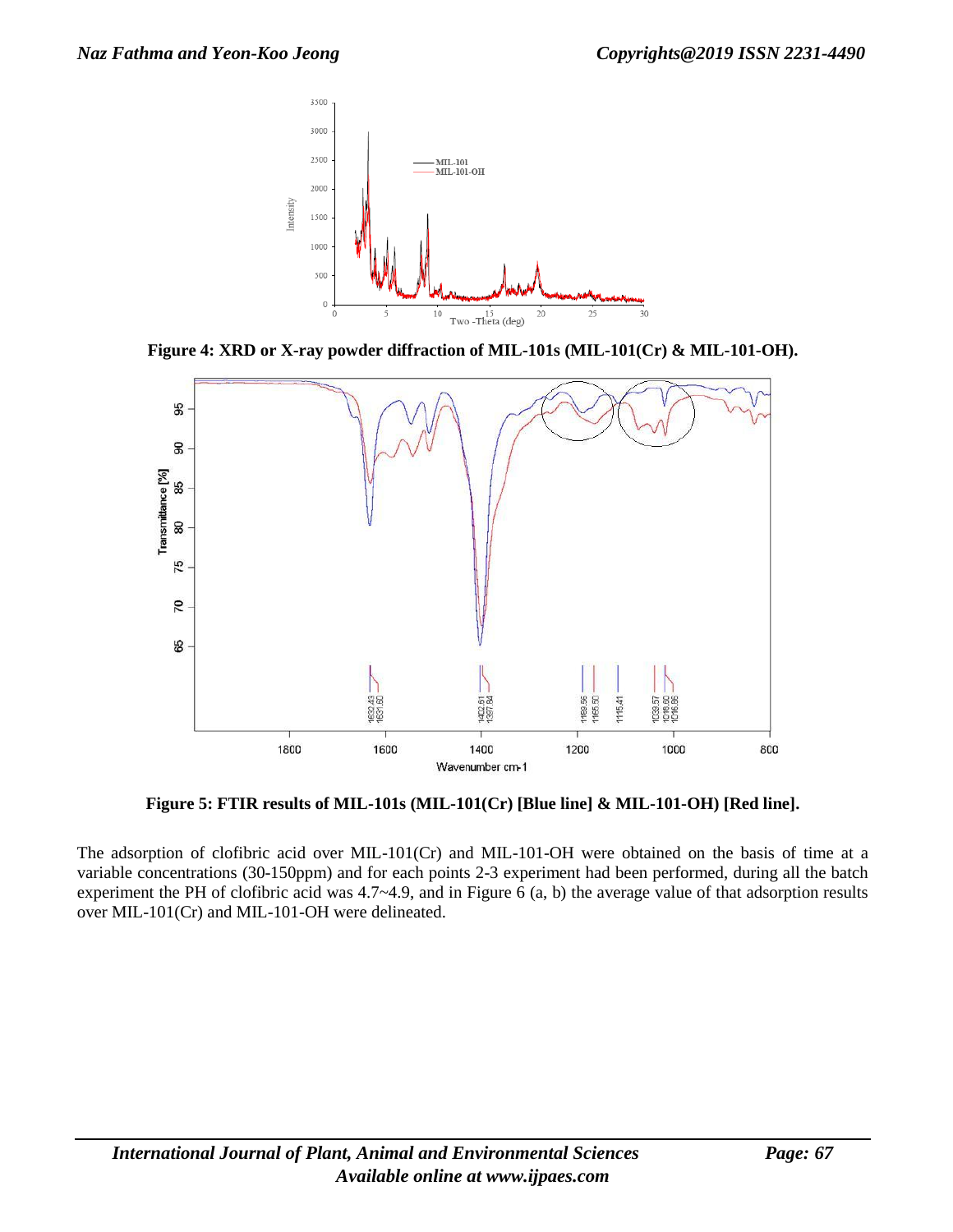



[The adsorbed amount of clofibric acid was based on the unit weight of MIL-101(Cr) & MIL-101-OH (adsorbent) and the initial concentrations of clofibric acid's solution during this experiment were 150ppm, 100ppm, 50ppm, 30ppm]

The adsorption kinetics of clofibric acid over MIL-101(Cr) and MIL-101-OH at different initial concentrations (i.e. 30ppm-150ppm) had been calculated and from both Pseudo-first-order & Pseudo-second-order kinetics plot the the best-fitting kinetic model for experimental data was Pseudo-second-order determined by the value of correlation coefficients i.e.  $r^2$ . So the value of qe, k2 and  $r^2$  (i.e. correlation factor) obtained from the plots t/qt against t (time) from pseudo-second-order kinetics in Table 1 for different initial concentration clofibric acid's adsorption over MIL-101(Cr)  $&$  MIL-101-OH have been given.

| Table 1:Parameters of pseudo-second-order kinetics for clofibric acid adsorption over MIL-101(Cr) & MIL- |  |
|----------------------------------------------------------------------------------------------------------|--|
| 101-OH                                                                                                   |  |

| <b>MOFs</b>   | Initial concentration | qe (mg/g) | k2(g/mg, hour) | r2     |
|---------------|-----------------------|-----------|----------------|--------|
|               | 30ppm                 | 96.15     | 0.041          | 0.999  |
|               | 50ppm                 | 140.85    | 0.043          | 0.9994 |
|               | $100$ ppm             | 212.77    | 0.053          | 0.9996 |
| $MIL-101(Cr)$ | 150ppm                | 250       | 0.055          | 0.9997 |
|               | 30ppm                 | 97.09     | 0.051          | 0.9995 |
|               | 50ppm                 | 147.06    | 0.056          | 0.9996 |
|               | $100$ ppm             | 222.22    | 0.057          | 0.9997 |
| $MIL-101-OH$  | 150ppm                | 263.16    | 0.065          | 0.9998 |

*International Journal of Plant, Animal and Environmental Sciences Page: 68 Available online at [www.ijpaes.com](http://www.ijpaes.com/)*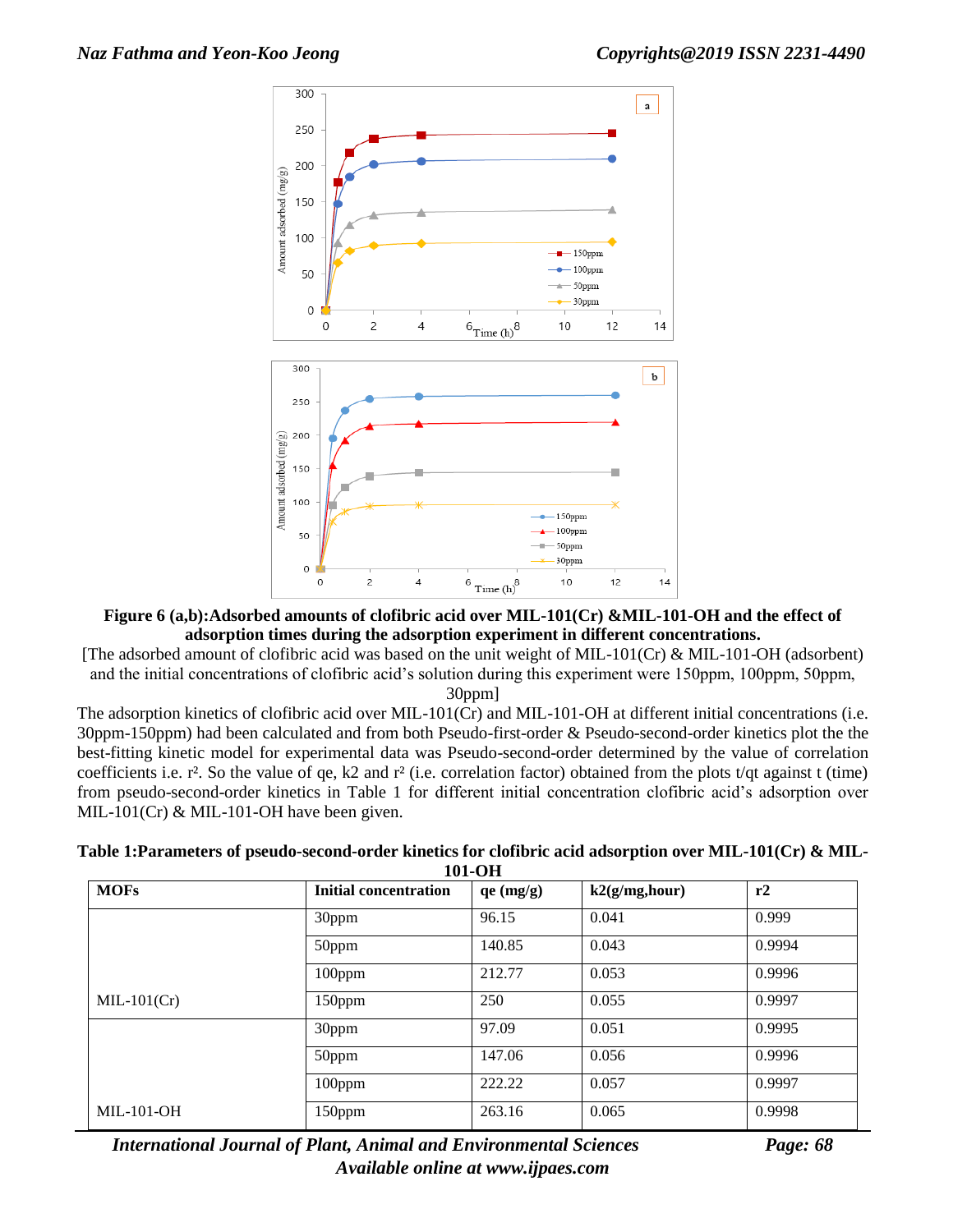### *Naz Fathma and Yeon-Koo Jeong [Copyrights@2019](mailto:Copyrights@2015) ISSN 2231-4490*

After the adsorption experiment for 12 hours the adsorption isotherms Figure 7 (a,b) of clofibric acid adsorption over MIL-101(Cr) and MIL-101-OH were obtained. Two adsorption isotherms: Langmuirand Freundlich isotherms were applied in this study in order to fit equilibrium for the adsorption resultsof clofibric acid over MOFs. Linearized form of Langmuir and Freundlich model equation respectivelyto justify best fitted model for the adsorption results of clofibric acid over MIL-101(Cr) and MIL-101-OH.

$$
\frac{C_e}{q_e} = \frac{C_e}{Q_0} + \frac{1}{Q_0 b} \quad \dots \quad \dots \quad \dots \quad \dots \quad \dots \quad \dots \quad (2)
$$

Where, Ce  $(mg/L)$  is the equilibrium concentration of adsorbate solution, qe  $(mg/g)$  is amount of adsorbate which been adsorbed, Q0 (mg/g) is the maximum adsorption capacity of adsorbent (Langmuir constant) and b (L/mg) or (L/mol) is known as Langmuir constant, therefore Q0 can be achieved from the integrand of the slop of a Langmuir plot of Ce/qe against Ce.

$$
\log q_e = \log K_F + \left(\frac{1}{n}\right) \log c_e \quad \dots \dots \dots \dots \dots \dots \dots \dots \tag{3}
$$

Where  $K_F$  and *n*Freundlich constants and the absorptioncapacity of the adsorbentis $K_F$ (mg/g(L/mg)1/n). A measure of surface heterogeneity or adsorption intensity is being  $1/n$  slope which ranging between 0 to 1 and if the value gets closer to 0 then it became more heterogeneous [55]. While 1/n is above 1 then it indicates cooperative adsorption and if 1/n is below 1 then it indicative of normal Langmuir isotherms.

The correlation coefficient i.e. R<sup>2</sup> value from Langmuir and Freundlich plot had been obtained using Equation-2 and Equation-3. The R² value of Langmiur plot for clofibric acid adsorption with both MOFs (i.e. MIL-101(Cr) and MIL-101-OH) were higher  $(0.9998$  and  $0.9995$  respectively) than the  $\mathbb{R}^2$  value  $(0.9864$  and  $0.9846$ respectively) of Freundlich plot. So, according to the previous work [55] higher  $\mathbb{R}^2$  value of Langmuir plot indicated that the adsorption results of clofibric acid over MIL-101(Cr) and MIL-101-OH can best describe by Langmuir model. Then a Langmuir isotherm was used to calculate the maximum clofibric acid adsorption ability of MIL-101(Cr) and MIL-101-OH.



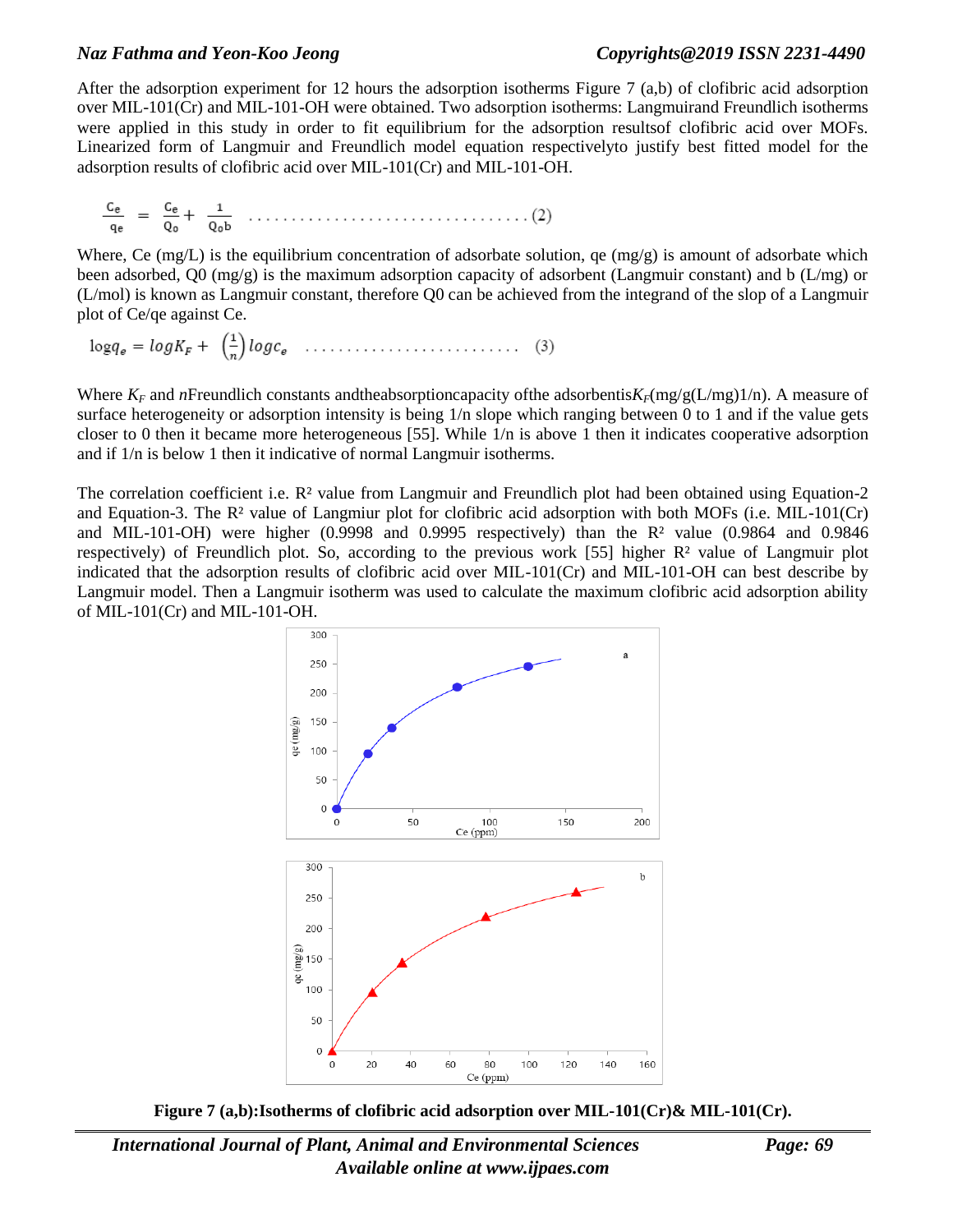The results of adsorption experiments with clofibric acid over MIL-101(Cr) and MIL-101-OH in Table 2, which been obtained from Langmuir plot have been presented.

| <b>MOF</b> (adsorbent) | b(L/mg) | $Q0 \text{ (mg/g)}$ | r2     |
|------------------------|---------|---------------------|--------|
| $MIL-101(Cr)$          | 0.018   | 357                 | 0.9998 |
| <b>MIL-101-OH</b>      | 0.023   | 385                 | 0.9995 |

**Table 2:Langmuir parameters (plot's result) of clofibric acid over MOFs (MIL-101(Cr) and MIL-101-OH).**

The above table contains clofibric acid adsorption result over MIL-101(Cr) & MIL-101-OH, which has been obtained from the Langmuir plot of clofibric acid's adsorption result. Langmuir plot was more suitable for the result of clofibric acid adsorption. Maximum adsorption capacity (Q0) of absorption (MIL-101 (Cr) & MIL-101- OH), Langmuir constant (i.e. b) and the r2 value was obtained from the Langmuir plot which has been obtained by using clofibric acid adsorption results (isotherm). For adsorption results further understanding, a dimensionless constant, i.e.  $R_L$ value which known as equilibrium parameter or separation factor [56], was investigated, followed by Equation 4.

$$
R_L = \frac{1}{1 + bc_0} \dots \dots \dots \dots \dots \dots \dots \dots \dots \dots \dots \dots \dots \dots \dots \tag{4}
$$

The shape of isotherm indicates by the parameter RL, according to the previous work [56] the table about the parameter RL has been given below.

| $R_L$ Value     | <b>Isotherms types</b> |
|-----------------|------------------------|
| $R_I > 1$       | Unfavorable            |
| $R_I=1$         | Linear                 |
| $0 < R_{I} < 1$ | Favorable              |
| $R_{I} = 0$     | Irreversible           |

The shape of isotherm indicates by the parameter  $R_L$ , according to the previous work [56]. The obtained  $R_L$ values from the Figure 8 showed that the  $R_L$ value decreased when the initial concentration increased and all  $R_L$ values were from 0 to 1 i.e.  $0 < R_L < 1$  which indicating the favorable clofibric acid adsorption over MIL-101(Cr) and MIL-101-OH.



**Figure 8: RLvalue from the results of clofibric acid adsorption over MIL-101(Cr) and MIL-101-OH.**

The obtained R<sub>L</sub>values showed that all R<sub>L</sub>values were from 0 to 1 i.e.  $0 < R<sub>L</sub>$  which indicating the favorable clofibric acid adsorption over MIL-101(Cr) and MIL-101-OH.The RLvalues of clofibric acid adsorption over MOFs were indicating the adsorption of clofibric acid over MOFs were favorable. Again, after reviewing some previous works of some selected MOFs which has been applied for clofibric acid adsorption from aqueous solution, these results Table 3 had been compared with this research work results.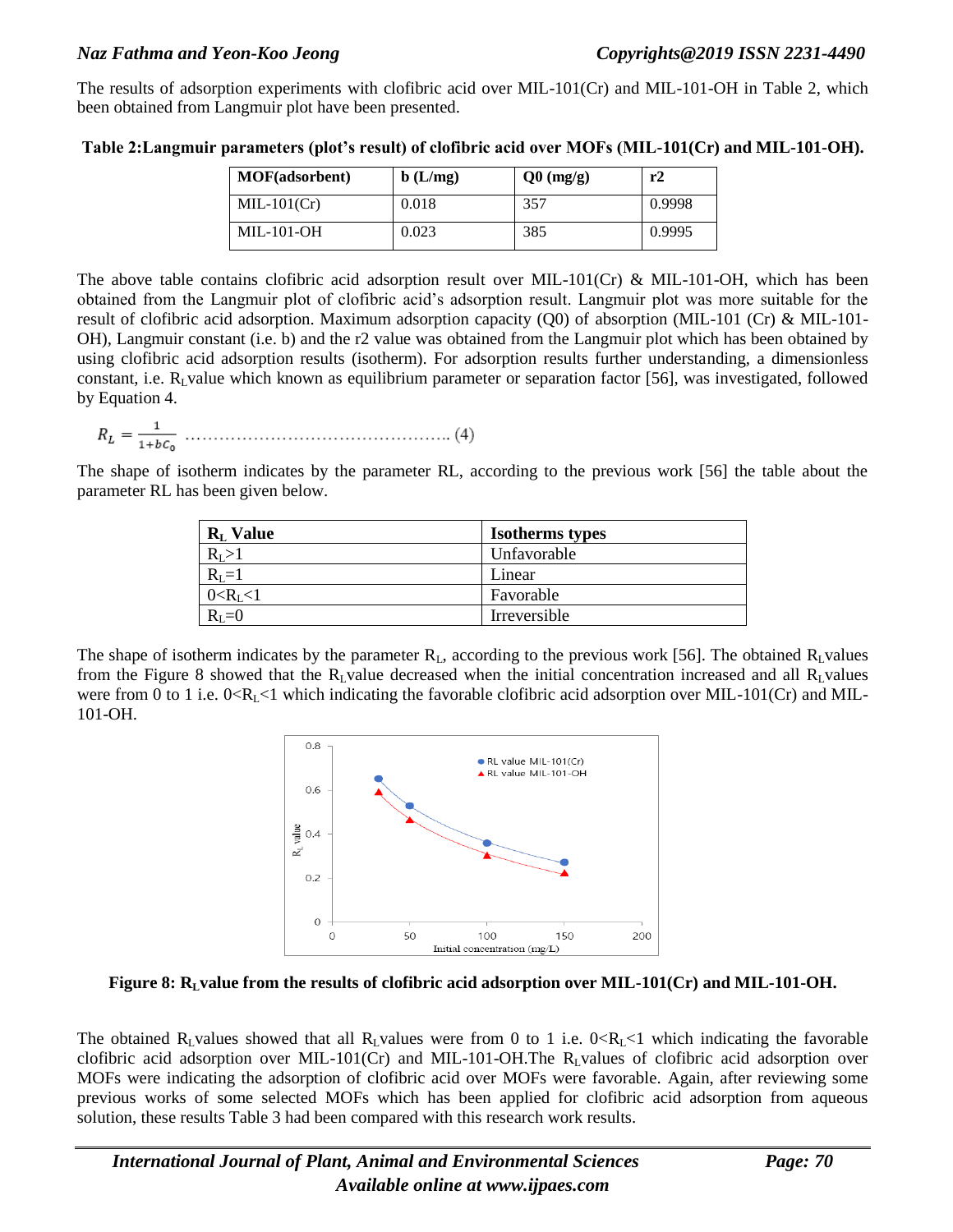| <b>MOFs</b> (adsorbent)                                                       | <b>PPCPs</b><br>(Pharmaceuticals)<br>and personal care products) | <b>Maximum</b><br>adsorption<br>capacity $Q0 \, (mg/g)$ | <b>Previous</b><br>works<br>(References) |
|-------------------------------------------------------------------------------|------------------------------------------------------------------|---------------------------------------------------------|------------------------------------------|
| $MIL-101(Cr)$                                                                 |                                                                  | 315 (unit weight)                                       | 46 (Hasan, Z. et al.)                    |
| $ED\text{-}MIL\text{-}101(\text{-}NH_2)$                                      |                                                                  | 347(unit weight)                                        | 46 (Hasan, Z. et al.)                    |
| $AMSA-MIL-101(-SO3H)$                                                         | Clofibric acid                                                   | 105(unit weight)                                        | 46 (Hasan, Z. et al.)                    |
| $MIL-101(Cr)$                                                                 |                                                                  | 357(unit weight)                                        | This research                            |
| <b>MIL-101-OH</b>                                                             |                                                                  | 385 (unit weight)                                       | This research                            |
| No research work has been found for clofibric acid adsorption over MIL-101-OH |                                                                  |                                                         |                                          |

**Table 3: Comparison of clofibric acid previous adsorption results with present research results (This research).**

Adsorption possible mechanism understanding is important, for chemical separation and efficient removal. The adsorbate, clofibric acid has a functional group such as carboxylic and ether. From the adsorption results study, even though the surface area and pore size of MIL-101-OH was not highest but MIL-101-OH showed highest clofibric acid adsorption capacities compare to MIL-101(Cr). Favorable H-bonding between H of -OH (on MOFs) O of adsorbents (PPCP) and the presence of – COOH group can clearly explain clofibric acid adsorption. This can be explained by the presence of oxygen and carboxyl (–COOH) group in clofibric acid structure. As from a previous work [46], due to the presence of H-bounding (MOFs) and oxygen molecule and carboxyl (–COOH) group (clofibric acid) acid-base interaction or π-complexation (π-π stacking between MIL-101s and clofibric acid bezene ring) took place during the adsorption process. Therefore, MIL-101-OH has higher clofibic acid adsorption capacity, then MIL-101(Cr).

### **CONCLUSION**

In order to remove the pharmaceuticals and personal care products, i.e. clofibric acid from water by the adsorption process with MOFs; MIL-101 (Cr) and its functionalized version (MIL-101-OH) had been used. At first MIL-101(Cr) was synthesized and then it had been functioning successfully by added (-OH) group with MIL-101(Cr) and the functionalized MIL-101(Cr) was called MIL-101-OH. Even though the surface area of MIL-101(Cr) was higher than MIL-101-OH but the adsorption results of MIL-101-OH with clofibric acid were remarkably higher compare to MIL-101(Cr) (on the basis of unit weight). The Q0 value of clofibric acid adsorption over MIL-101- OH was 1.65 times and 1.08 times higher than that of MIL-101(Cr) respectively, and during all the batch experiment the PH of clofibric acid was 4.7~4.9. The adsorption results of clofibric acid over MIL-101(Cr) and MIL-101-OH showed that the PPCPs adsorption capacity of MIL-101-OH was competitively higher than MIL-101(Cr) and MIL-101-OH can be disclosed as an effective MOF, which can be used for the removal of PPCPs as its rapid and higher adsorption capacity compared to other carbonaceous materials and virgin MIL-101(Cr).

### **ACKNOWLEDGEMENT**

This research work was supported by Kumoh National Institute of Technology research fund.

### **REFERENCES**

- [1] United States Environmental Protection Agency, Drinking Water Contaminants.
- [2] Daughton CG, Ternes TA. 1999. Pharmaceuticals and personal care products in the environment: agents of subtle change? Environ. Health Perspect 107: 907-938.
- [3] Mestre AS, PiresJ, NogueiraJMF, 2007. Activated carbons for the adsorption of ibuprofen, Carbon 45: 1979- 1988.
- [4] Bulloch DN, 2015. Occurrence of Halogenated Transformation Products of Selected Pharmaceuticals and Personal Care Products in Secondary and Tertiary Treated Wastewaters from Southern California. Environ. Sci. Technol 49: 2044-2051.
- [5] Bu Q, Wang B, Huang J, 2013. Pharmaceuticals and personal care products in the aquatic environment in China: A review. J.Hazard. Mater 262: 189-211.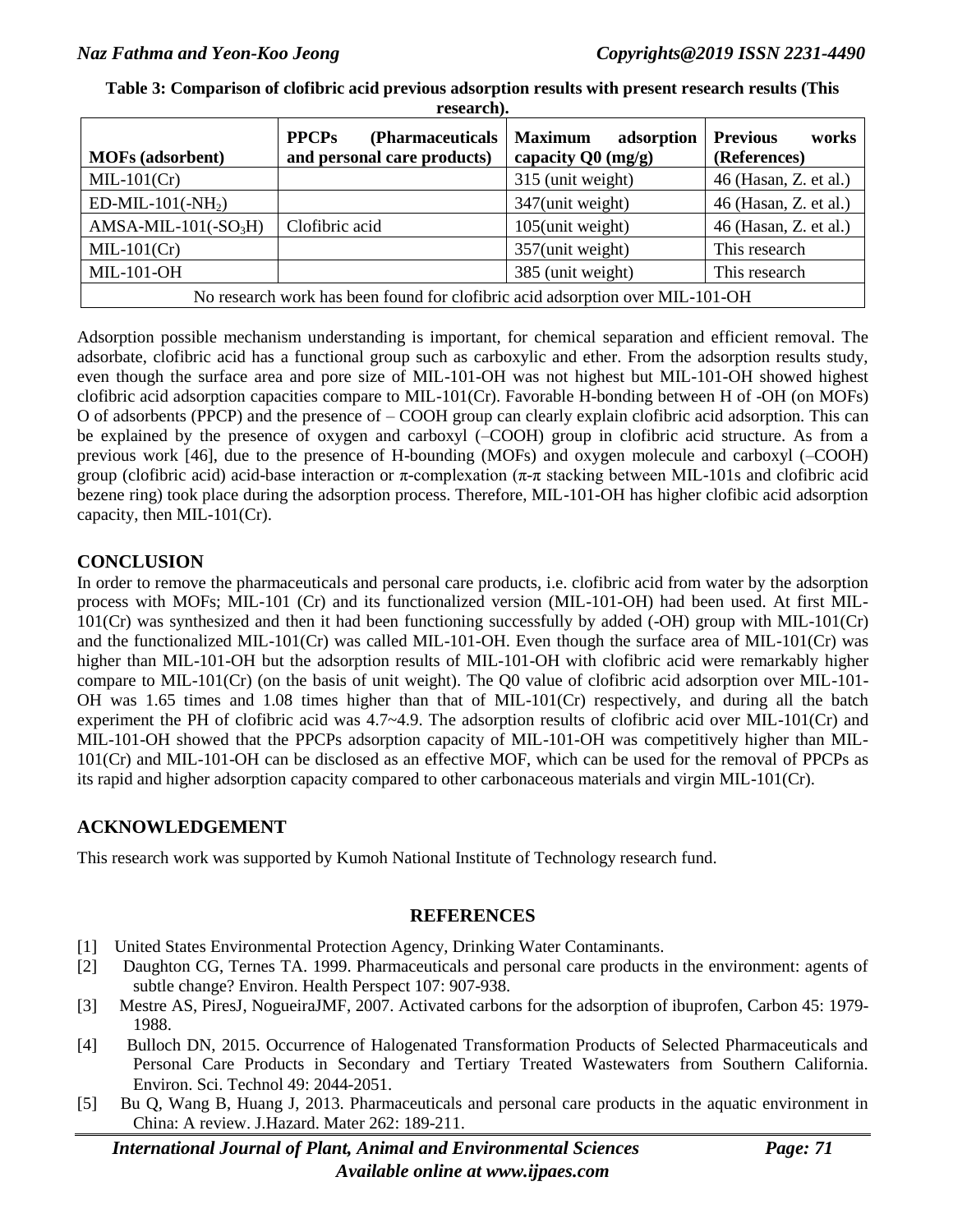- [6] Jung C, 2015. Removal of endocrine disrupting compounds, pharmaceuticals, and personal care products in water using carbon nanotubes: A review. J. Ind. Eng. Chem 27: 1-11.
- [7] Dong S, 2015. Recent developments in heterogeneous photocatalytic water treatment using visible lightresponsive photocatalysts: a review. RSC Adv 5: 14610-14630 .
- [8] Richardson SD, Ternes TA. 2014. Water Analysis: Emerging Contaminants and Current Issues. Anal. Chem. 86: 2813-2848.
- [9] Gadipelly C, 2014. Pharmaceutical Industry Wastewater: Review of the Technologies for Water Treatment and Reuse. Ind. Eng. Chem Res 53: 11571-11592.
- [10] Wu X, Conkle JL, Erns F, 2014. Treated Wastewater Irrigation: Uptake of Pharmaceutical and Personal care Products by Common vegetables under field Conditions. Environ. Sci. Technol 48: 11286-11293.
- [11] Miller EL, Nason SL, Karthikeyan KG, 2016. Root Uptake of Pharmaceutical and Personal Care Product Ingredients. Environ. Sci. Technol 50: 525-541.
- [12] Tanoue R, 2015. Uptake and Tissue Distribution of Pharmaceuticals and Personal Care products in Wild Fish from Treated-Wastewater-Impacted Streams. Environ. Sci. Technol 49: 11649-11658.
- [13] Subedi B, 2012. Occurrence of Pharmaceuticals and Personal Care Products in German fish tissue: A national study. Environ. Sci. Technol 46: 9047-9054.
- [14] Rivera-Jimenez SM, Mendez-Gonzalez S, Hernandez-Maldonado A. 2010. Metal (M = Co2+, Ni2+ and Cu2+) grafted mesoporous SBA-15: Effect of transition metal incorporation and pH conditions on the adsorption of Naproxen from water. Microporous Mesoporous Mater 132: 470-479.
- [15] Rivera-Jimenez SM, Hernandez-Maldonado AJ. 2008. Nickel (II) grafted MCM-41: A novel sorbent for the removal of naproxen from water. Microporous Mesoporous Mater. 116: 246-252.
- [16] Esplugas S, Bila DM, Krause LGT, 2007. Ozonation and advanced oxidation technologies to remove endocrine disrupting chemicals (EDCs) and pharmaceuticals and personal care products (PPCPs) in water effluents. J. Hazard. Mater 149: 631-642.
- [17] Klavarioti M, Mantzavinos D, Kassinos D. 2009. Removal of residual pharmaceuticals from aqueous systems by advanced oxidation processes. Env. Int 35: 402-417.
- [18] HasanZ, JeonJ, JhungSH. 2012. Adsorptive removal of naproxen and clofibric acid from water using metalorganic frameworks, J. Hazard Mater 210: 151-157.
- [19] Reynel-Avila HE, Mendoza-Castillo DI, Bonilla-Petriciolet A, 2015. Assessment of naproxen adsorption on bone char in aqueous solutions using batch and fixed-bed processes. J. Mol. Liq 209: 187.
- [20] Furukawa H, Cordova KE, O'Keeffe M, 2013. The Chemistry and Applications of Metal-Organic Frameworks. Science 341: 1230444.
- [21] Wu H, Gong Q, Olson DH, 2012. Commensurate Adsorption Of Hydrocarbons and Alcohols in Microporous Metal Organic Frameworks. Chem. Rev. 112: 836-868.
- [22] Yang Q, Liu D, Zhong C, 2013. Development of Computational Methodologies for Metal-Organic Frameworks and Their Application in Gas Separations. Chem. Rev. 113: 8261-8323.
- [23] DeCoste JB, Peterson GW. 2014. Metal-Organic Frameworks for Air Purification of Toxic Chemicals. Chem. Rev. 114: 5695-5727.
- [24] Barea E, Montoro C, Navarro JAR. 2014. Toxic Gas Removal Metal-Organic Frameworks for the Capture and Degradation of Toxic Gases and Vapours. Chem. Soc. Rev 43: 5419-5430.
- [25] Jhung SH, Khan NA, Hasan Z. 2012. Analogous Porous Metal-Organic Frameworks: Synthesis, Stability and Application in Adsorption. CrystEngComm 14: 7099-7109.
- [26] Van de Voorde B, Bueken B, Denayer J, 2014. Adsorptive Separation on Metal-Organic Frameworks in the Liquid Phase.Chem. Soc. Rev 43: 5766-5788.
- [27] Silva P, Vilela SMF, Tome JPC, 2015. Multifunctional metal-organic frameworks: from academia to industrial applications. Chem. Soc. Rev 44: 6774-6803.
- [28] Canivet J, Fateeva A, Guo Y, 2014. Water adsorption in MOFs: fundamentals and applications. Chem. Soc. Rev 43: 5594-5617.
- [29] Zhou Z, Hartmann M. 2013. Progress in enzyme immobilization in ordered mesoporous materials and related applications. Chem. Soc. Rev 42: 3894-3912.
- [30] Zhang S, 2015. Totally Phospholipidic Mesoporous Particles. J. Phys. Chem. C 119: 7255- 7263.
- [31] Vinu, A. & Ariga, K. 2013. New ideas for mesoporous materials. Adv. Porous Mater 1: 63-71.
- [32] Hwang YK, 2008. Amine grafting on coordinatively unsaturated metal centers of MOFs: consequences for catalysis and metal encapsulation. Angew. Chem. Int. Ed 47: 4144-4148.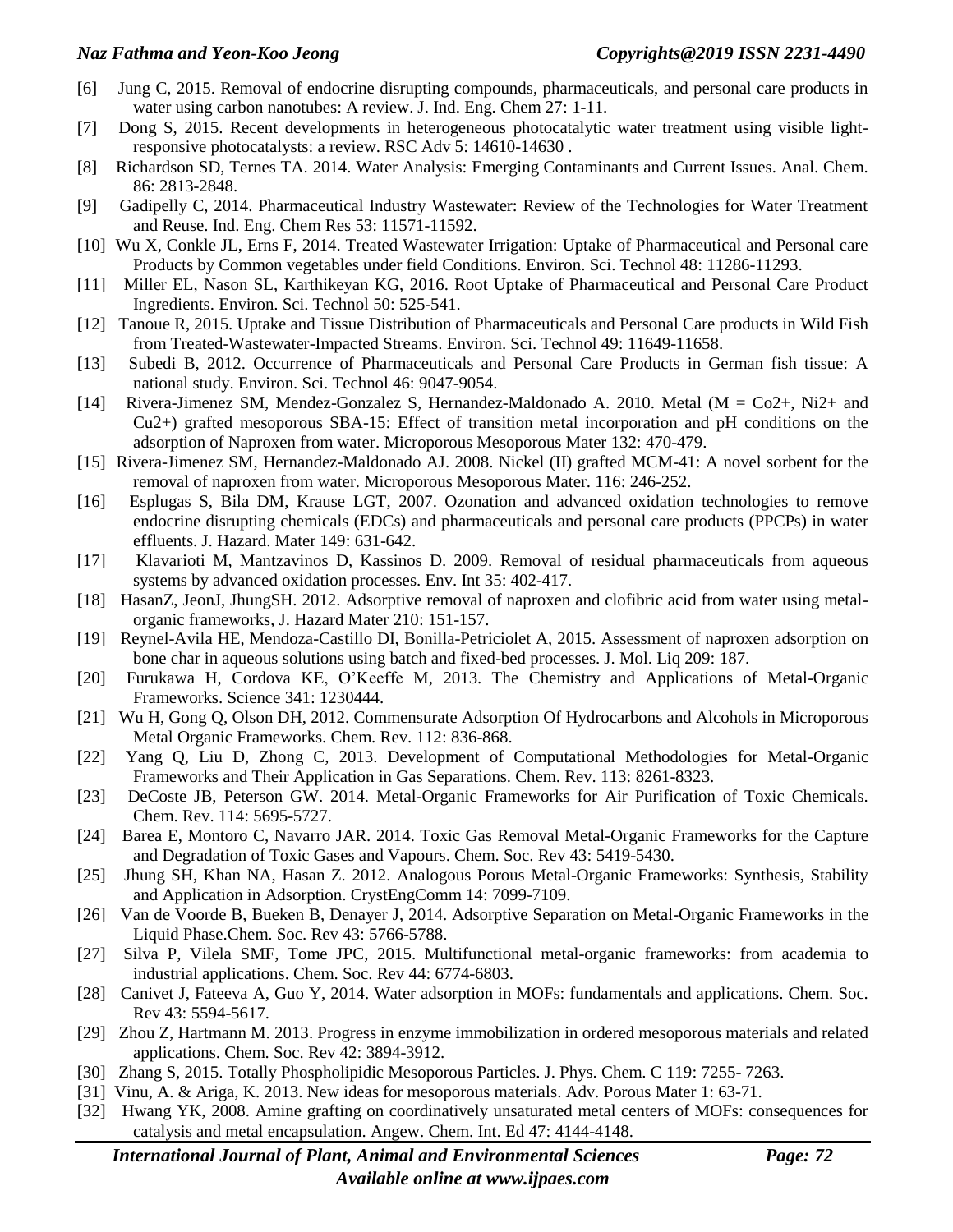- [33] de VoordeBV, Bueken B, Denayer J, 2014. Adsorptive separation on metal-organi frameworks in the liquid phase, Chem. Soc. Rev 43: 5766-5788.
- [34] HasanZ, Jun JW, Jhung SH. 2015. Sulfonic acid-functionalized MIL-101(Cr):Anefficient catalyst for esterification of oleic acid and vapor- phase dehydration of butanol. Chem. Eng. J 278: 265-271.
- [35] KhanNA, HasanZ, JhungSH. 2013. Adsorptive removal of hazardous materials using metal- organic frameworks (MOFs): a review, J. Hazard. Mater: 444-456.
- [36] WuH, GongQ, OlsonDH, 2012. Commensurate adsorption of hydrocarbons and alcohols in microporous metal-organic frameworks, Chem. Rev 112: 836-868.
- [37] BareaE, MontoroC, NavarroJAR. 2014. Toxic gas removal- metal-organic frameworks for the capture and degradation of toxic gases and vapours, Chem. Soc. Rev 43: 5419-5430.
- [38] Khan NA, Hasan Z, Jhung SH. 2013. Adsorptive removal of hazardous materials using metal-organic frameworks (MOFs): A review. J. Hazard. Mater 244: 444-456.
- [39] Hasan Z, Jhung SH. 2015. Removal of hazardous organics from water using metal-organic frameworks (MOFs): Plausible mechanisms for selective adsorptions. J. Hazard. Mater 283: 329-339.
- [40] Ahmed I, Jhung SH. 2016. Adsorptive desulfurization and denitrogenation using metal-organic frameworks. J. Hazard. Mater. 301: 259-276.
- [41] JiangJQ, YangCX, YanXP.Zeolitic 2013. Imidazolate Framework-8 for Fast Adsorption and Removal of Benzotriazoles from Aqueous Solution.ACS Appl. Mater. Interfaces 5: 9837-9842.
- [42] LinKYA,LeeWD. 2016. Self-assembled magnetic graphene supported ZIF-67asa recoverable and efficient adsorbent for benzotriazole.Chem.Eng. J284: 1017-1027.
- [43] Jun JW, 2015. Effect of Central Metal Ions of Analogous Metal-Organic Frame works on Adsorption of Organoarsenic Compounds from Water: Plausible Mechanism of Adsorption and Water Purification.Chem.Eur.J21: 347-354.
- [44] Bhadra BN, Cho KH, Khan NA, 2015. Liquid-Phase Adsorption of Aromatics over a Metal-Organic Framework and Activated Carbon: Effects of Hydrophobicity/Hydrophilicity of Adsorbents and Solvent Polarity. J. Phys. Chem C 119: 26620-26627.
- [45] Hasan Z, Jeon J, Jhung SH. 2012. Adsorptive removal of naproxen and clofibric acid from water nusing metal-organic frame works. J. Hazard. Mater. 209: 151-157.
- [46] Hasan Z, Choi EJ, Jhung SH. 2013. Adsorption of naproxen and clofibric acid over a metal-organic frame work MIL-101 functionalized with acidic and basic groups. Chem. Eng. J. 219: 537-544.
- [47] Ferey G, 2005. A chromium terephthalate-based solid with unusually large pore volumes and surfacearea. Science 309: 2040-2042.
- [48] HaqueE, 2010. Adsorptive removal of methyl orange from aqueous solution with metal-organic frameworks, porous chromium benzenedicarboxylates. J. Hazard. Mater 181: 535-542.
- [49] Hasan Z, Jun JW, Jhung SH. 2015. Sulfonic acid-functionalized MIL-101(Cr): An efficient catalyst forest erification of oleic acid and vapor-phase dehydration of butanol. Chem. Eng. J. 278: 265-271.
- [50] LevB, YingD., HuimengWV, 2012. Chromium (III) erephthalate metalorganic frame work (MIL-101): HK-Free Synthesis, Structure, and catalytic properties, Chem. Mater 24: 1664-1675.
- [51] KhanNA, Jhung SH, 2012. Low-temperature loading ofCu+species over porous metal-organic frame works (MOFs) and adsorptive desulfurization with Cu+ loaded MOFs, J. Hazard.238: 180-185.
- [52] HaqueE, KhanNA, Lee JE, 2009. Facile purification of porous metaltere phthalates with ultrasonic treatment in the presence of amides, Chem. Eur. J 15: 11730-11736.
- [53] Khan NA, Kang IJ, Seok HY, et al. Jhung, S. H. 2011. Facilesynthesisofnano-sizedmetal-organic Framework, chromium-benzenedicarboxylate, MIL-101, Chem. Eng. J 166: 1152-1157.
- [54] Khan NA, Jhung SH. 2010. Phase-Transition and Phase-Selective Synthesis of Porous Chromium Benzenedicarboxylates. Cryst. Growth Des10: 1860-1865.
- [55] Tan IAW, Ahmad AL, Hameed BH. 2009. Adsorption isotherms, kinetics, desorption studies of 2,4,6 trichlorophenol on oil palm empty fruit bunch-based activated carbon, J.Hazard. Mater 164: 473-482.
- [56] Weber TW, Chakkravorti RK. 1974. Poreand diffusion models for fixed-bed adsorbers AlChE J.20: 228- 238.